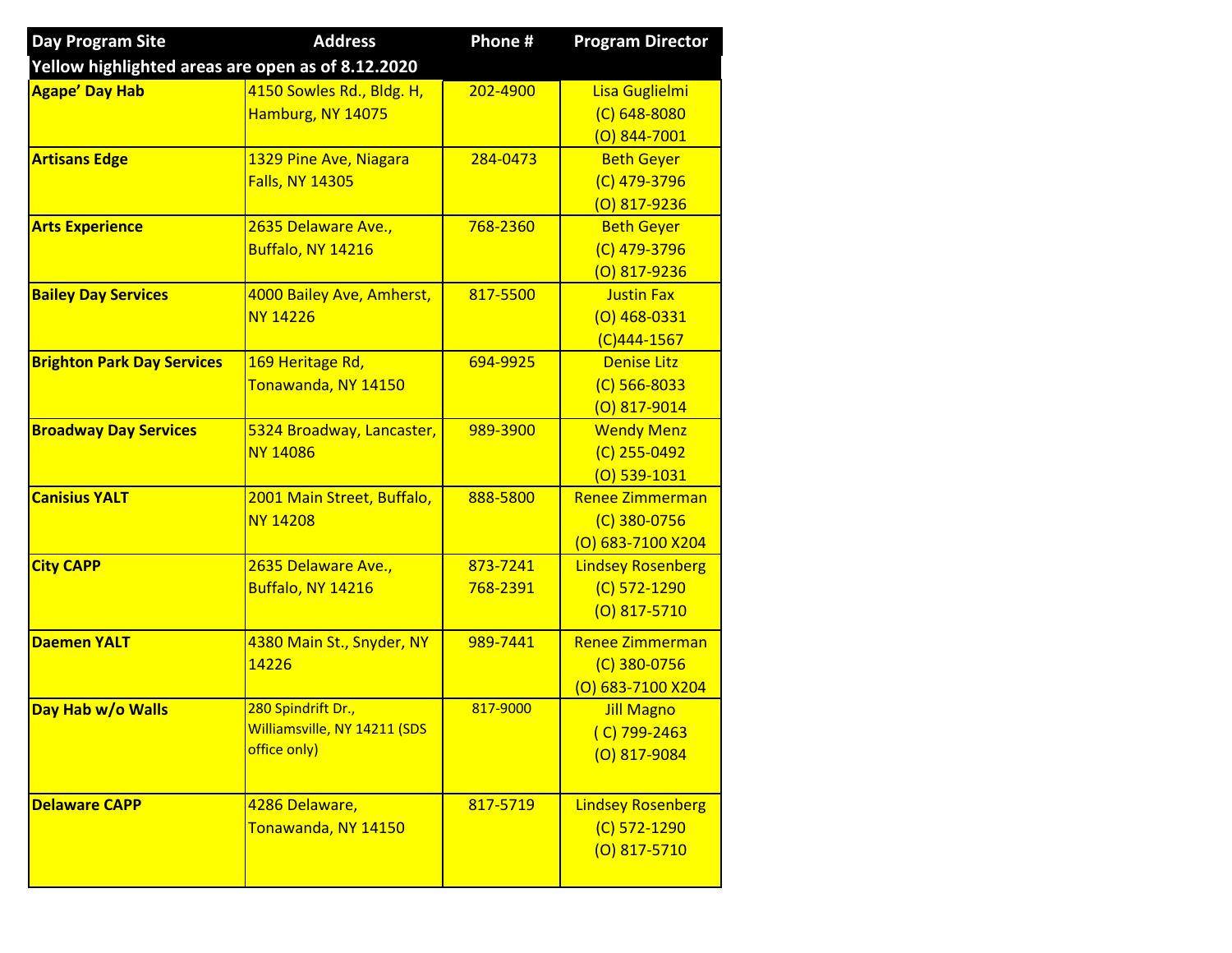| <b>Day Program Site</b>          | <b>Address</b>               | Phone #         | <b>Program Director</b>             |
|----------------------------------|------------------------------|-----------------|-------------------------------------|
| <b>Delaware Day Skills</b>       | 4286 Delaware,               | 817-5750        | <b>Lindsey Rosenberg</b>            |
|                                  | Tonawanda, NY 14150          |                 | $(C)$ 572-1290                      |
|                                  |                              |                 | $(0)$ 817-5710                      |
| <b>ECC YALT</b>                  | 4041 Southwestern Blvd.,     | 270-6662        | Renee Zimmerman                     |
|                                  | Orchard Park, NY 14127       |                 | $(C)$ 380-0756                      |
|                                  |                              |                 | (O) 683-7100 X204                   |
| <b>Elmwood Day Services</b>      | 2128 Elmwood Ave,            | 566-4850        | <b>Beth Geyer</b>                   |
|                                  | Buffalo, NY 14207            |                 | (C) 479-3796                        |
|                                  |                              |                 | $(0)$ 817-9236                      |
| <b>Employment Related Work</b>   | 4286 Delaware,               | 817-5750        |                                     |
| <b>Program Janitorial</b>        | Tonawanda, NY 14150          |                 |                                     |
| <b>Hamburg Day Services</b>      | 5424 Abel Rd,                | 648-0903        | Lisa Guglielmi                      |
|                                  | Hamburg, NY                  |                 | $(C)$ 648-8080                      |
|                                  |                              |                 | $(0)$ 844-7001                      |
| <b>Indian Church</b>             | 24 Indian Church, Buffalo,   | 844-7000        | Lisa Guglielmi                      |
|                                  | <b>NY 14224</b>              |                 | $(C)$ 648-8080                      |
|                                  |                              |                 | $(O)$ 844-7001                      |
|                                  |                              |                 |                                     |
| <b>LEAP</b>                      | 3826 Main St.,               | 629-5600        | <b>Renee Zimmerman</b>              |
|                                  | Amherst, NY 14226            |                 | $(C)$ 380-0756                      |
|                                  |                              |                 | (0) 683-7100 X204                   |
|                                  |                              |                 |                                     |
| <b>Lincoln CAPP</b>              | 181 Lincoln St.,             | 683-7100        | <b>Lindsey Rosenberg</b>            |
|                                  | Depew NY 14086               | <b>EXT. 245</b> | $(C)$ 572-1290                      |
|                                  |                              |                 | $(0)$ 817-5710                      |
| <b>Lockport Yalta</b>            | 34 Main St. Suite 207,       | 433-3415        | <b>Renee Zimmerman</b>              |
|                                  | Lockport, NY 14094           |                 | $(C)$ 380-0756<br>(O) 683-7100 X204 |
| <b>Main Day Services</b>         | 2747 Main St.,               | 817-5601        | <b>Denise Litz</b>                  |
|                                  | Buffalo, NY 14214            | <b>Ext 5602</b> | $(C)$ 566-8033                      |
|                                  |                              |                 | (O) 817-9014                        |
| <b>Orchard Park Day Services</b> | 3763 Southwestern,           | 662-9211        | <b>Wendy Menz</b>                   |
|                                  | Orchard Park, NY 14127       |                 | $(C)$ 255-0492                      |
|                                  |                              |                 | $(0)$ 539-1031                      |
| <b>Park Place Day Services</b>   | 17 Park Place, Silver Creek, | 934-7905        | Lisa Guglielmi                      |
|                                  | <b>NY 14136</b>              | (ext. 206)      | $(C) 648 - 8080$                    |
|                                  |                              |                 | $(0)$ 844-7001                      |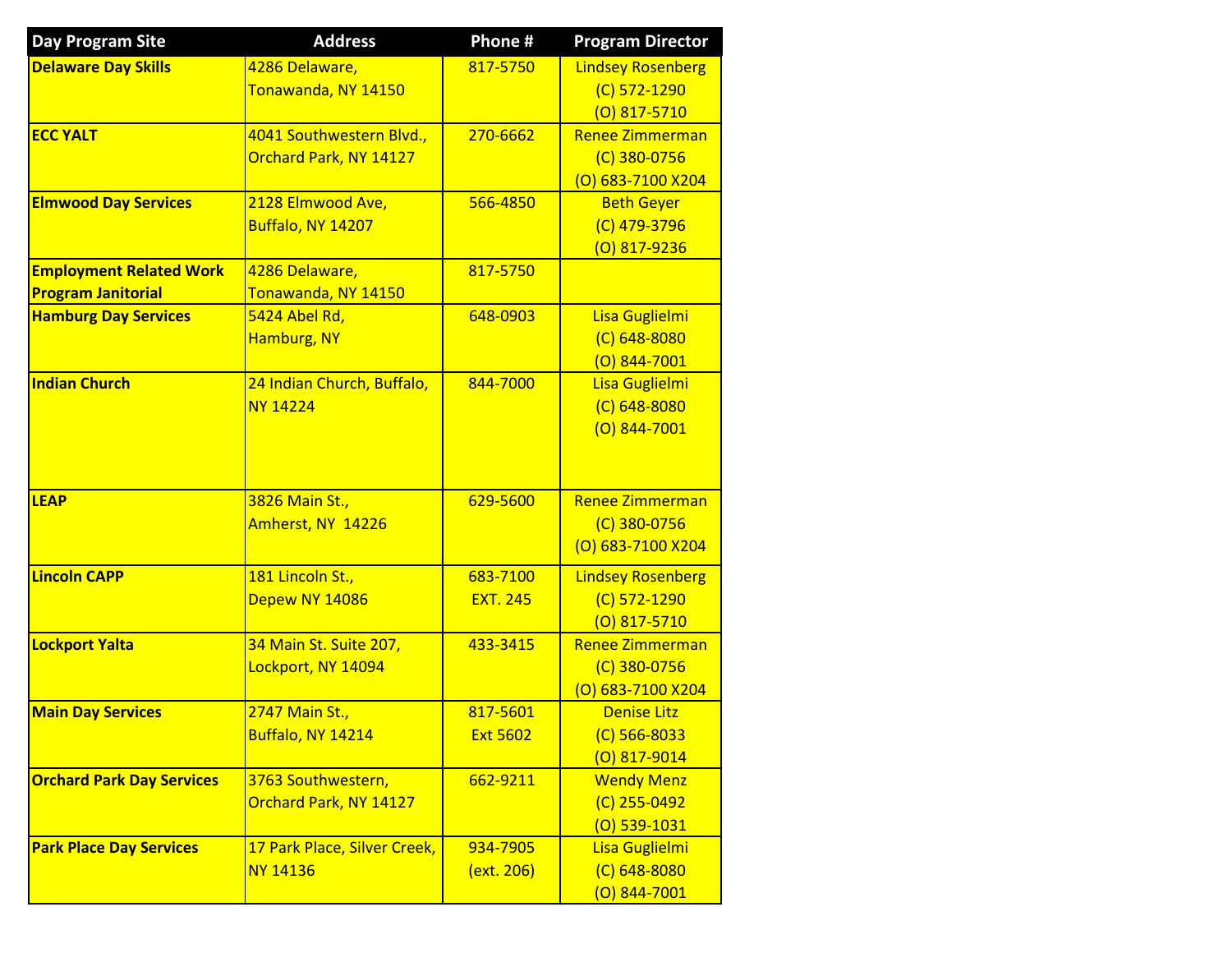| <b>Day Program Site</b>                 | <b>Address</b>             | Phone #             | <b>Program Director</b>  |
|-----------------------------------------|----------------------------|---------------------|--------------------------|
| <b>Pathway to Employment</b>            | 4286 Delaware,             | 817-5750            | <b>Michele Marchewka</b> |
|                                         | Tonawanda, NY 14150        |                     | 468-0151 (cell)          |
|                                         |                            |                     | 683-7100 x244(office)    |
|                                         |                            |                     |                          |
| <b>Personal Enrichment</b>              | 4286 Delaware,             | 817-5750            | <b>Lindsey Rosenberg</b> |
| <b>Program (Supplemental Day)</b>       | Tonawanda, NY 14150        | 817-5740            | $(C)$ 572-1290           |
|                                         |                            |                     | $(0)$ 817-5710           |
| <b>SaVE Transition Services</b>         | 4286 Delaware,             | 817-5750            | <b>Tina Polito</b>       |
|                                         | Tonawanda, NY 14150        |                     | $(C)$ 207-0179           |
|                                         |                            |                     | $(0)$ 817-5747           |
| <b>Senior Day Services &amp; People</b> | 2635 Delaware Ave,.        | 768-2370            | Denise Litz              |
| <b>Inc. Adult Day Care Program</b>      | Buffalo, NY 14216          |                     | $(C)$ 566-8033           |
|                                         |                            |                     | $(0)$ 817-9014           |
| <b>Southeast Works Site-Based</b>       | 181 Lincoln, Depew, NY     | 683-7100 x263       | <b>Rob Vaccaro</b>       |
| <b>Pre-Voc &amp; Community-Based</b>    |                            | 683-7100 X257       | 716-683-7100 x236        |
| <b>Pre-Voc</b>                          |                            | 683-7100X271        |                          |
|                                         |                            | 683-7100 x215       |                          |
| <b>Southeast Works Day Hab</b>          | 181 Lincoln, Depew, NY     | 683-7100            | <b>Justin Fax</b>        |
|                                         |                            | ext. 290            | $(O)$ 468-0331           |
|                                         |                            |                     | $(C)$ 444-1567           |
| <b>Southeast Works Day Hab</b>          | 2485 Broadway,             | 896-4550            | <b>Justin Fax</b>        |
| and Site Based Pre-Voc.                 | Cheektowaga, NY            | ext. 410 (DM)       | $(0)$ 468-0331           |
|                                         |                            | ext. 405 (SN)       | $(C)$ 444-1567           |
| <b>Southgate CAPP</b>                   | 950 Union Rd. Suite 215,   | 675-3682            | <b>Lindsey Rosenberg</b> |
|                                         | West Seneca, NY 14224      |                     | (C) 572-1290             |
|                                         |                            |                     | $(0)$ 817-5710           |
| <b>Supported Employment</b>             | 181 Lincoln St., Depew, NY | SEW 683-7100        | <b>Michele Marchewka</b> |
| <b>ACCES-VR</b>                         | 14086 & 4286 Delaware,     | DEL 817-5750        | 468-0151 (cell)          |
| Intensive/Extended                      | Tonawanda, NY 14150        |                     | 683-7100 (office)        |
| <b>Supported Employment</b>             | 181 Lincoln St., Depew, NY | SEW 683-7100        | Michele Marchewka        |
| <b>OPWDD Waiver</b>                     | 14086 & 4286 Delaware,     | <b>DEL 817-5750</b> | 468-0151 (cell)          |
|                                         | Tonawanda, NY 14150        |                     | 683-7100 (office)        |
|                                         |                            |                     | <b>Tina Polito</b>       |
|                                         |                            |                     | $(C)$ 207-0179           |
|                                         |                            |                     | $(0)$ 817-5746           |
| <b>University at Buffalo South</b>      | 3435 Main St., Parker Hall | 829-2903            | <b>Renee Zimmerman</b>   |
| <b>Campus YALT</b>                      | Room 112, Buffalo, NY      |                     | $(C)$ 380-0756           |
|                                         | 14214                      |                     | (O)683-7100 X204         |